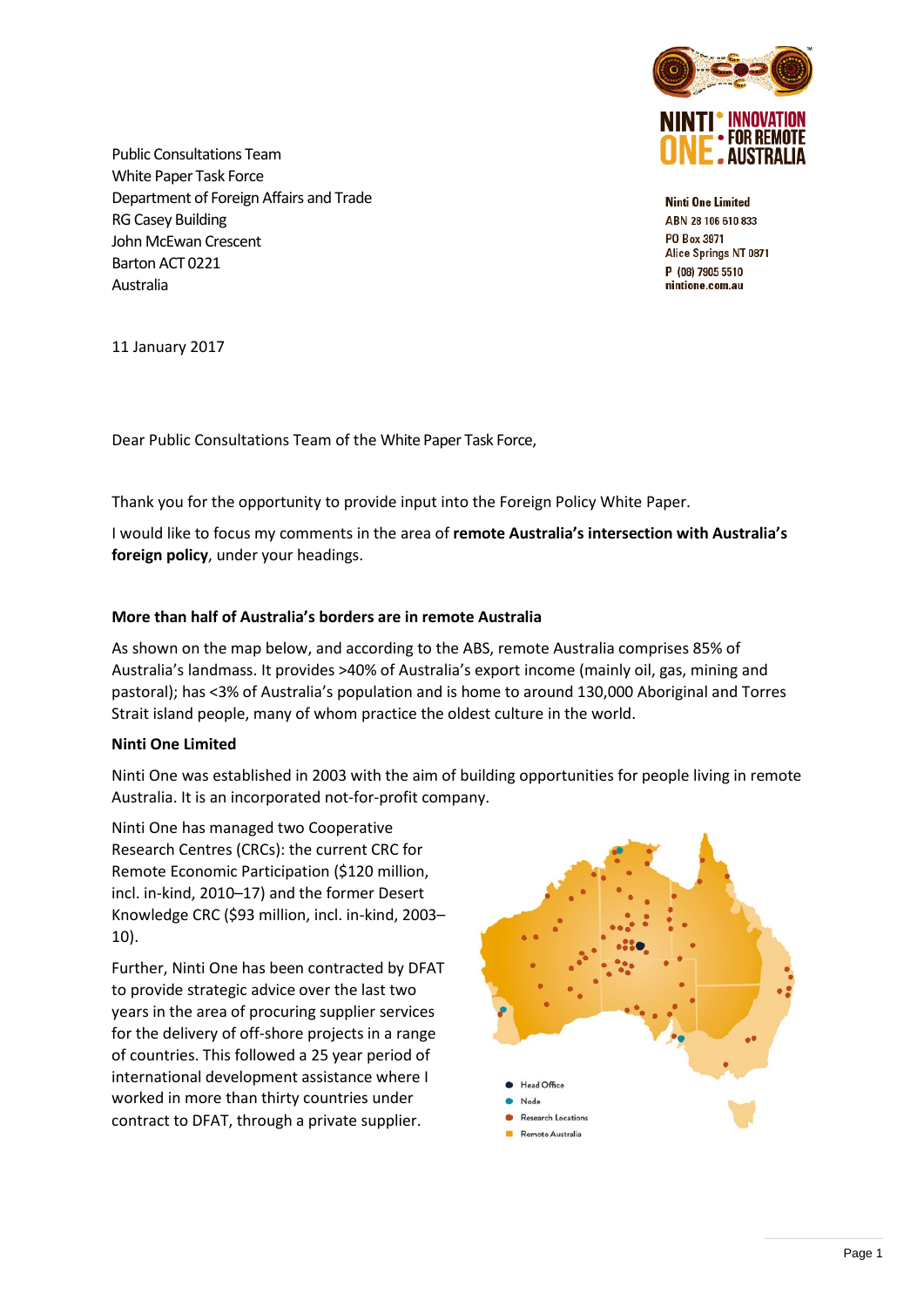### **DFAT's Terms of Reference**

The TORs for the White Paper list nine 'Areas of Focus'. Our response to each follows:

**1. Examine the foreign, security, economic and international development issues and global trends shaping Australia's international environment**

Agree, and these issues and trends need to be examined in a short, medium and long-term horizon. Please see more detailed comments below.

## **2. Define Australia's interests and policy priorities in response to that environment**

We believe that the Foreign Policy White Paper should:

- recognise and promote the economic and social strengths of remote Australia, particularly Aboriginal and Torres Strait Island cultural assets such as the art industry, cultural tourism industry and native flora and fauna assets
- conserve and manage the natural environment of the 85% of the continent that is remote, which is increasingly becoming de-populated by humans, with a corresponding proliferation of feral animal species. There is a predominance of drivers that will most likely see a continuation of these trends in remote Australia. It is becoming more difficult to live in remote Australia due to the effects of climate change (more extreme weather and heat); and the relative cost of providing public and private good and services. As populations decline, there will be fewer people living on or near Australia's borders.

## **3. In light of those interests, outline how Australia should advance relations with major international partners**

We believe that Australia's foreign policies should include an increased engagement of Australia's Aboriginal and Torres Strait Islander peak bodies, Supply Nation private companies, Foundations and NGOs. We also believe that Australia's Aboriginal and Torres Strait Islander Social Justice Commissioner should be involved in international forums, with the aim of promoting Australia's regulations, institutions and standards in the region.

## **4. Identify approaches to support and better utilise multilateral and regional structures to promote and protect Australia's interests and values**

We believe that DFAT should utilise the capabilities of DFAT's aid program and Austrade, to support and better utilise the economic and social strengths of remote Australia, particularly those of Aboriginal and Torres Strait Islanders, as described more fully below.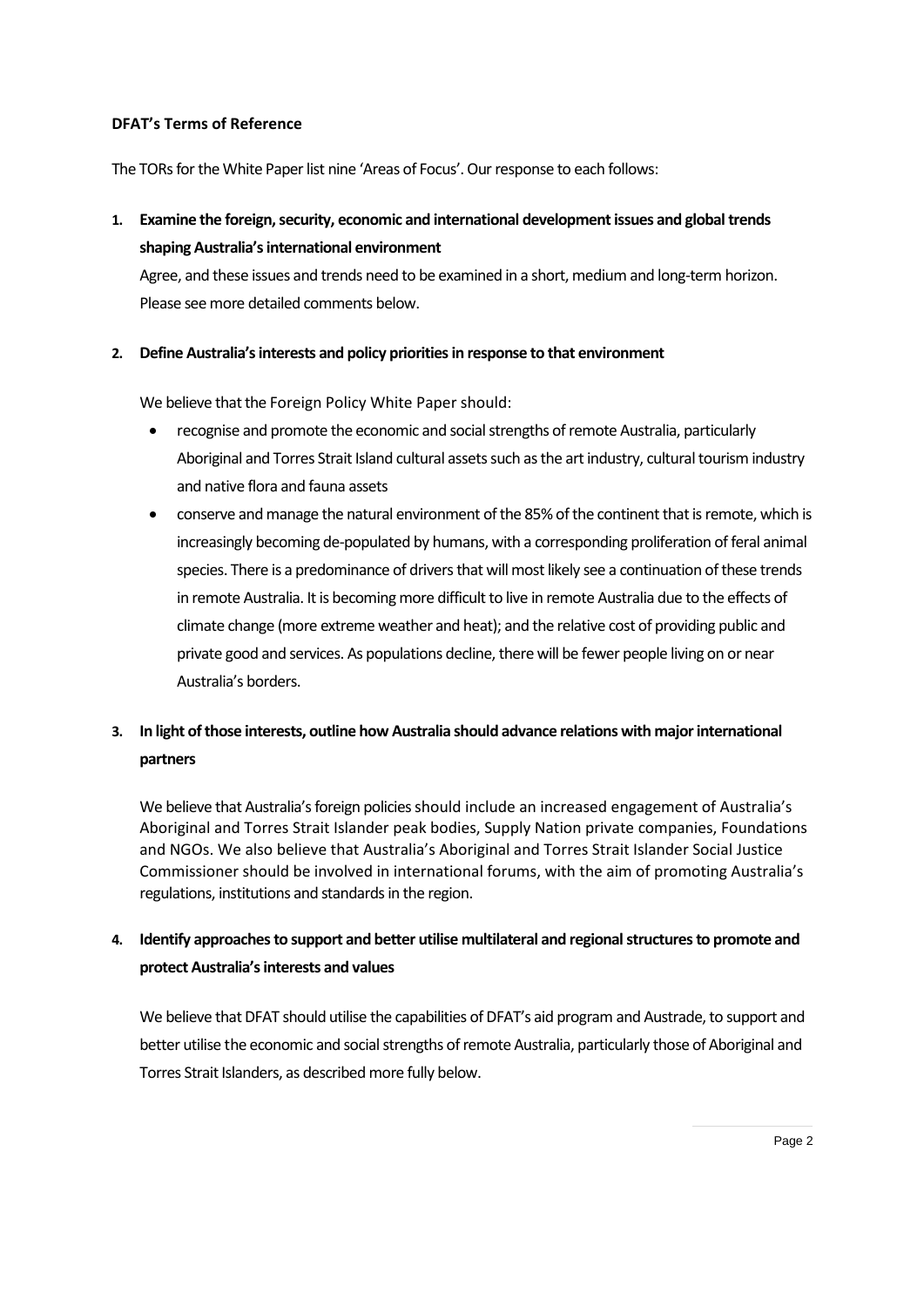# **5. Establish a roadmap to pursue Australia's economic interests as an open, export-oriented market economy to ensure we continue to capitalise on our competitive advantages, guard against economic risks and maximise national prosperity**

We believe that the Foreign Policy White Paper should capitalize on Australia's' unique competitive advantage of Aboriginal and Torres Strait Islander enterprises in art, tourism and bush foods (and pharmaceuticals). More information can be found in the form of research reports and summaries, policy briefings, journal articles, films, presentations and project specific stakeholder and end-user designed communications at [www.crc-rep.com.au](http://www.crc-rep.com.au/)

## **6. Examine how Australia should promote its regulations, institutions and standards in the region, and globally, to support our commercial interests;**

We believe that the Foreign Policy White Paper should:

- consider appointing a Trade Commissioner for Aboriginal and Torres Strait Islander commerce
- consider making Aboriginal and Torres Strait Islander commerce a mainstream obligation for all Austrade business, with a policy that sets target KPIs for the inclusion of Aboriginal and Torres Strait Islander commerce (similar to the approach undertaken by PMC in developing the Indigenous Procurement Policy in 2015)

## **7. Assess options for mitigating and responding to security risks, including strategic competition in the Indo-Pacific and transnational threats;**

We believe that the Foreign Policy White Paper should consider a greater role for the established Indigenous Ranger program for border monitoring and protection. There are currently about 780 Aboriginal and Torres Strait Island people employed on this program: many of these people are in remote border regions. These Indigenous ranger teams develop partnerships with research, education, philanthropic and commercial organisations to share skills and knowledge, engage with schools and generate additional income and jobs in environment, biosecurity, heritage and other sectors – please see:

<https://www.dpmc.gov.au/indigenous-affairs/environment/indigenous-rangers-working-country>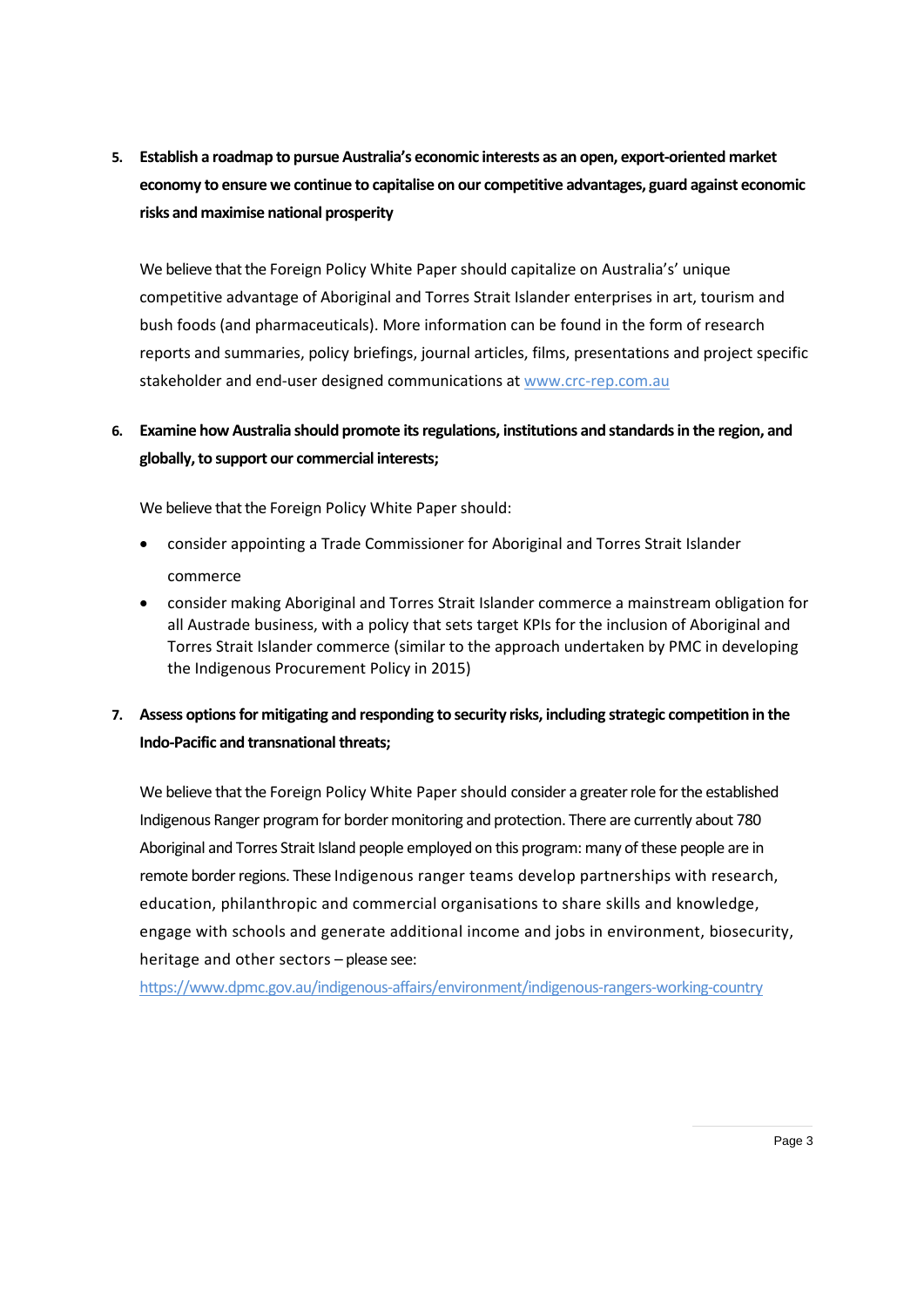# **8. Outline how we can promote prosperity and stability through our aid program with a focus on the Indo-Pacific**

We believe that the Foreign Policy White Paper should:

- more fully utilise the annual approx. \$4 billion of aid investment to mobilise multiples of this investment. Providing grants to emerging economies like Indonesia has less impact than if this money can be used for catalytic innovative multiplier-effect investments in the new economy. We understand that DFAT is pursuing this approach, but progress has been slow, with few examples to draw upon as yet. Potential leveraging approaches include innovative financing models, providing loans instead of grants, cooperative financing between the private sector and governments and other leveraged co-investments. It is often reported that achievement of the Sustainable Development Goals will require raising more than \$US500 billion of innovative financing per year: additional to increasing global ODA and other measures like overhauling tax rules and improving effectiveness.
- implement a more widespread application of the Indigenous Procurement Policy (IPP) in aid and development activities. While DFAT should be congratulated for exceeding its overall Departmental IPP targets (in terms of numbers of contracts), it is under-performing in the area of contracting Indigenous firms to undertake aid and development activities. The good result in the overall target has been achieved mainly in corporate areas, such as office supplies but not in aid or developmental services in foreign countries. There is untapped potential to involve Indigenous firms, registered under Supply Nation, to be contracted to deliver DFAT's aid and development services
- compel DFAT's private aid contractors (who are contracted to deliver about \$800 million of the aid program annually) to implement the Indigenous Procurement Policy on the contracts that they manage
- re-visit previous policiesthat focussed Australia's aid on Eastern Indonesia and PNG (which border Australia). The re-scaling of Australia's development cooperation with Indonesia in mid-2015 saw the cancellation of the Primary Health Care Strengthening and Maternal and Newborn Health Program (PERMATA), a \$165 million eight-year program of Australian support to assist Indonesia in reducing maternal and newborn mortality and stunting and improving the performance of the primary health care system in eastern Indonesia.
- consider fostering linkages between institutions in northern Australia with like-minded institutions in eastern Indonesia and PNG
- support the constitutional recognition of Aboriginal and Torres Strait Islander peoples as a demonstration (domestically and to foreign governments) of Australia's commitment to DFAT's stated objective of '*promoting prosperity, reducing poverty, enhancing stability*'.